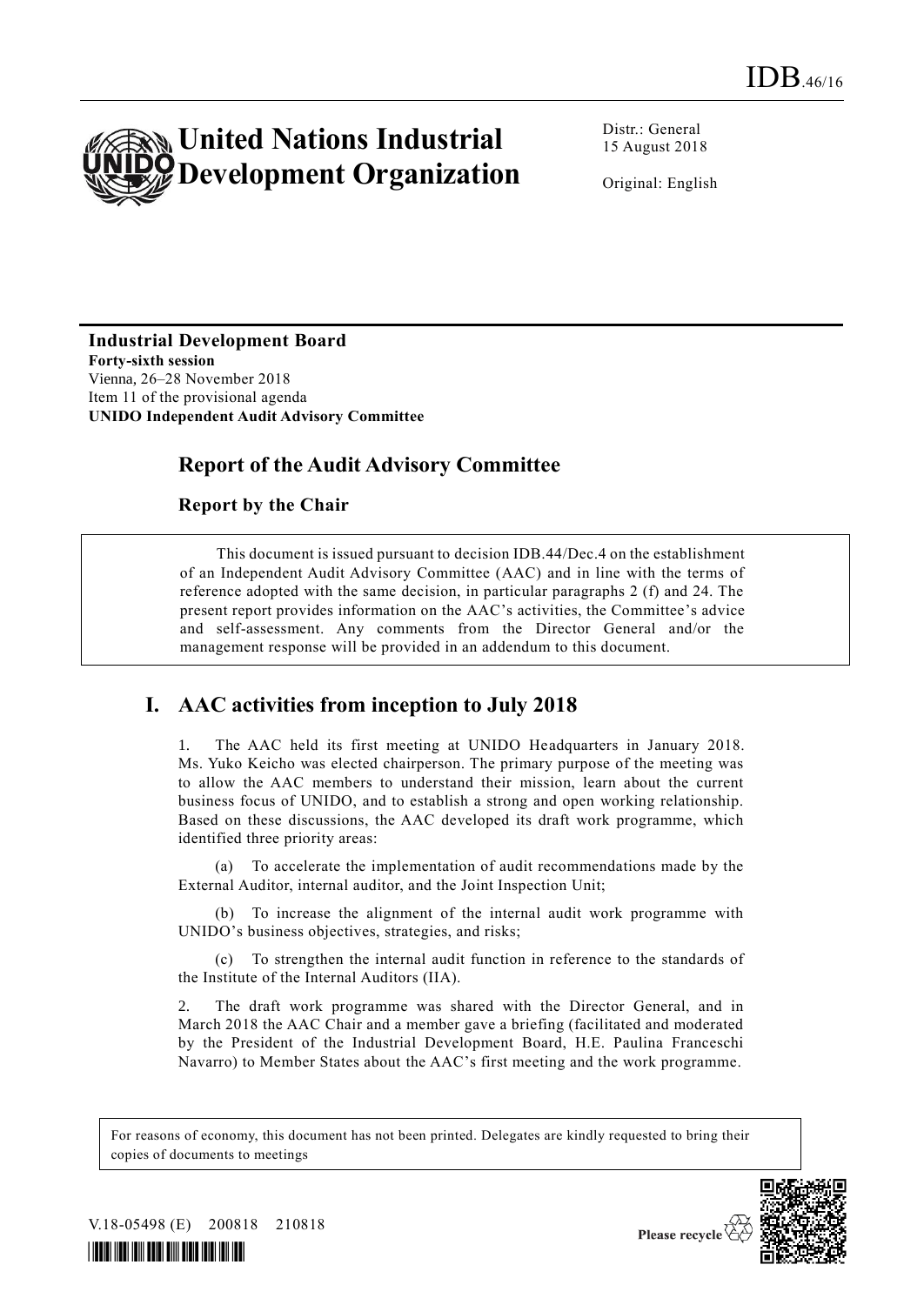3. The AAC had a tele-conference with the Internal Oversight Division (ODG/EIO/IOD) in May 2018, to follow up on initial discussions on the implementation of audit recommendations.

4. The AAC reviewed the External Auditor's 2017 report in May 2018 and submitted its comments to the Director General and the Acting President of the Board for circulation to Member States.

## **II. Implementation of AAC work programme**

5. **Acceleration of implementation of audit recommendations:** The AAC emphasized the importance of strengthening management's ownership of action plans for issues identified by IOD. The AAC advised that:

Rather than providing recommendations, which management may not fully agree with, IOD should agree appropriate management actions with management that address the core findings;

(b) Management action plans should be specific and time-bound. Action owners should be identified within management and held accountable;

(c) IOD audits should highlight risks to the Organization and indicate root causes of problems so that management can address the issues effectively and report thereon to the Director General and the Board;

(d) IOD should periodically report to the Director General and the Board on the implementation status of action plans with risk implications of overdue actions;

(e) The Risk Management Committee should oversee and coordinate action plan implementation across the Organization for internal and external audits, and Joint Inspection Unit reviews.

## **III. Comments on the 2017 Report of the External Auditor**

6. The External Auditor's report (document IDB.46/3) provided important observations on UNIDO's business performance at a strategic level. In addition to closing the funding gap for UNIDO's core functions, the AAC considers that the following three urgent areas require management's immediate actions.

7. **Establishment of the risk management framework:** The External Auditor urged in Section D.2 of the report, that UNIDO needs to update the internal control framework and develop a Statement of Internal Control. The AAC strongly supports these recommendations. Implementing an effective internal control framework with defined processes is essential for UNIDO's capability to anticipate emerging risks in an increasingly dynamic business environment, and respond to them in a timely manner. Codifying risks of UNIDO and clarifying the assignment of roles and responsibilities for risk oversight and specific risk management are crucial. We look forward to hearing from the Risk Management Committee what concrete progress has been made on this when we meet with its Chair in November 2018.

8. A specific risk relates to the staffing gaps in internal audit and evaluation. The assurance mapping exercise that is currently underway by IOD will document insights on the strategic risks that are presently not covered, including those related to staffing.

9. As the External Auditor recommended, it is necessary to reflect the AAC's roles and scope in UNIDO's rules and regulations, as well as in the internal control framework, since the AAC constitutes an important element of risk governance of UNIDO.

10. **Capturing and analysing costs of doing business:** In Section D.1 of the report, the External Auditor recommended that UNIDO should strengthen time-recording by project managers and all others supporting these services. This is an important